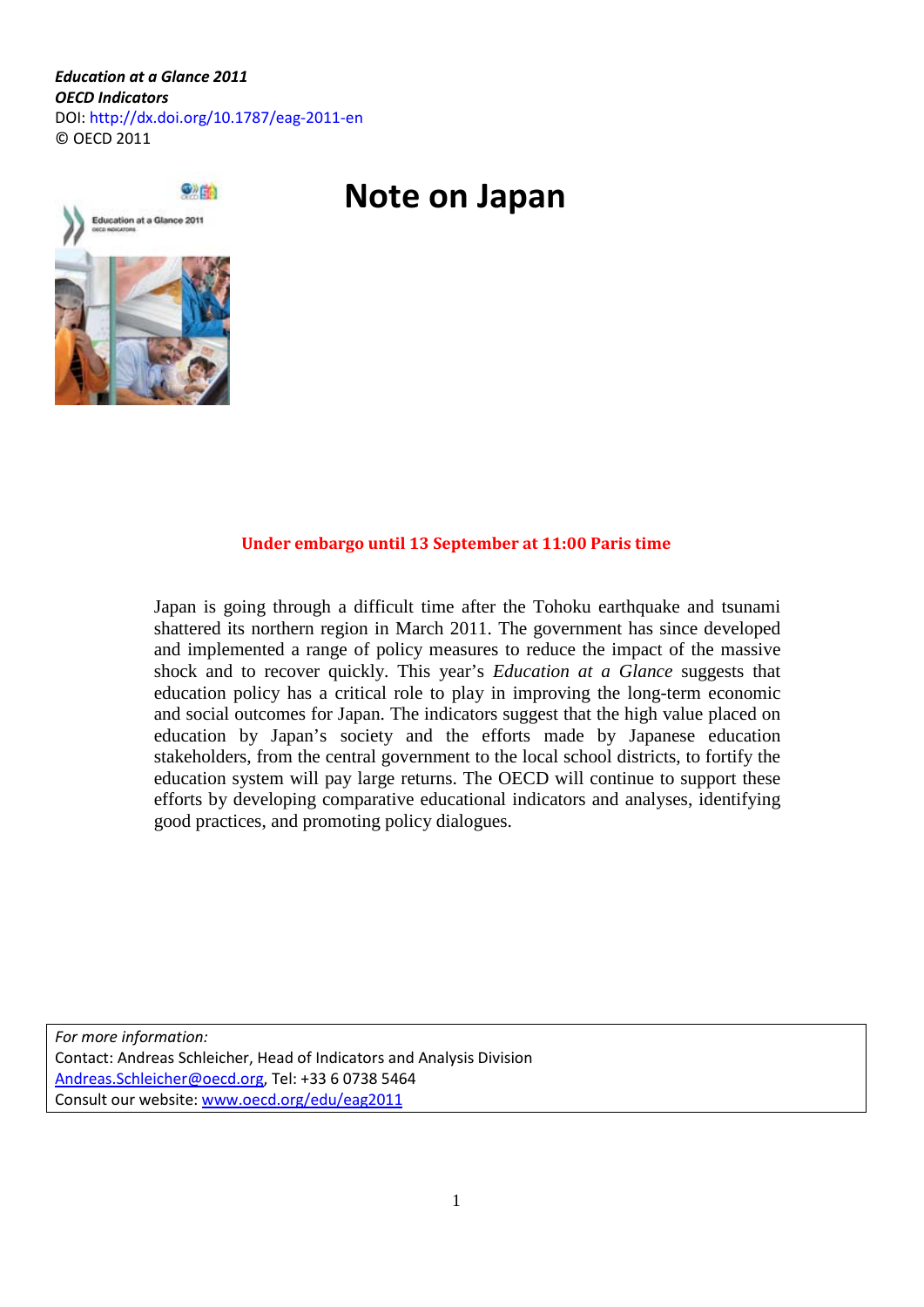#### *The economic benefits of education are high in Japan as in many other OECD countries.*

- Earnings increase with each level of education, especially with completion of tertiary education. Individuals who have not completed senior high school in Japan earn only 80% of what individuals who have completed that level of education earn. Conversely, individuals with a university degree earn 68% more than those who only completed senior high school. This earnings advantage is comparable to the OECD average (Chart A8.1, Table A8.1).
- As in some OECD countries, the earnings advantage is more pronounced for women than for men. While men with a university degree earn 41% more than men who only completed senior high school, this earnings premium rises to 91% among women (Chart A8.2, Table A8.1).
- With each level of education, employment rates increase and unemployment rates decrease. In Japan, the employment rate for men with an upper secondary education is 85.8% and the unemployment rate is 6.4%, whereas for men who completed a tertiary-type A (longer, largely theory-based) or advanced research programmes, the employment rate rises to 92.4% and the unemployment rate falls to 3.1%. For women, the employment rate rises from 60.8% to 69.9% and the unemployment rate falls from 5.3% to 3.3% as their level of educational attainment increases from upper secondary to tertiary (Tables A7.1a, A7.2a).
- Access to full-time work also improves with higher levels of education. On average across OECD countries (there is no available data for Japan), the proportion of individuals working full-time is 10 percentage points higher among those with a tertiary education than among those without an upper secondary education (Table A7.5).





Note: Belgium, Korea and Turkey report earnings net of income tax. The Czech Republic, Hungary, Luxembourg, Poland, Portugal and Slovenia report earnings excluding data for individuals in part-time work. Hungary, Luxembourg, Poland and Slovenia also exclude data on part-year earnings.

1. Year of reference 2008.

2. Year of reference 2005.

3. Year of reference 2007.

Countries are ranked in descending order of the relative earnings of 25-64 year-olds with tertiary education.

Source: OECD. Table A8.1. See Annex 3 for notes (www.oecd.org/edu/eag2011).

StatLink @ spa http://dx.doi.org/10.1787/888932460515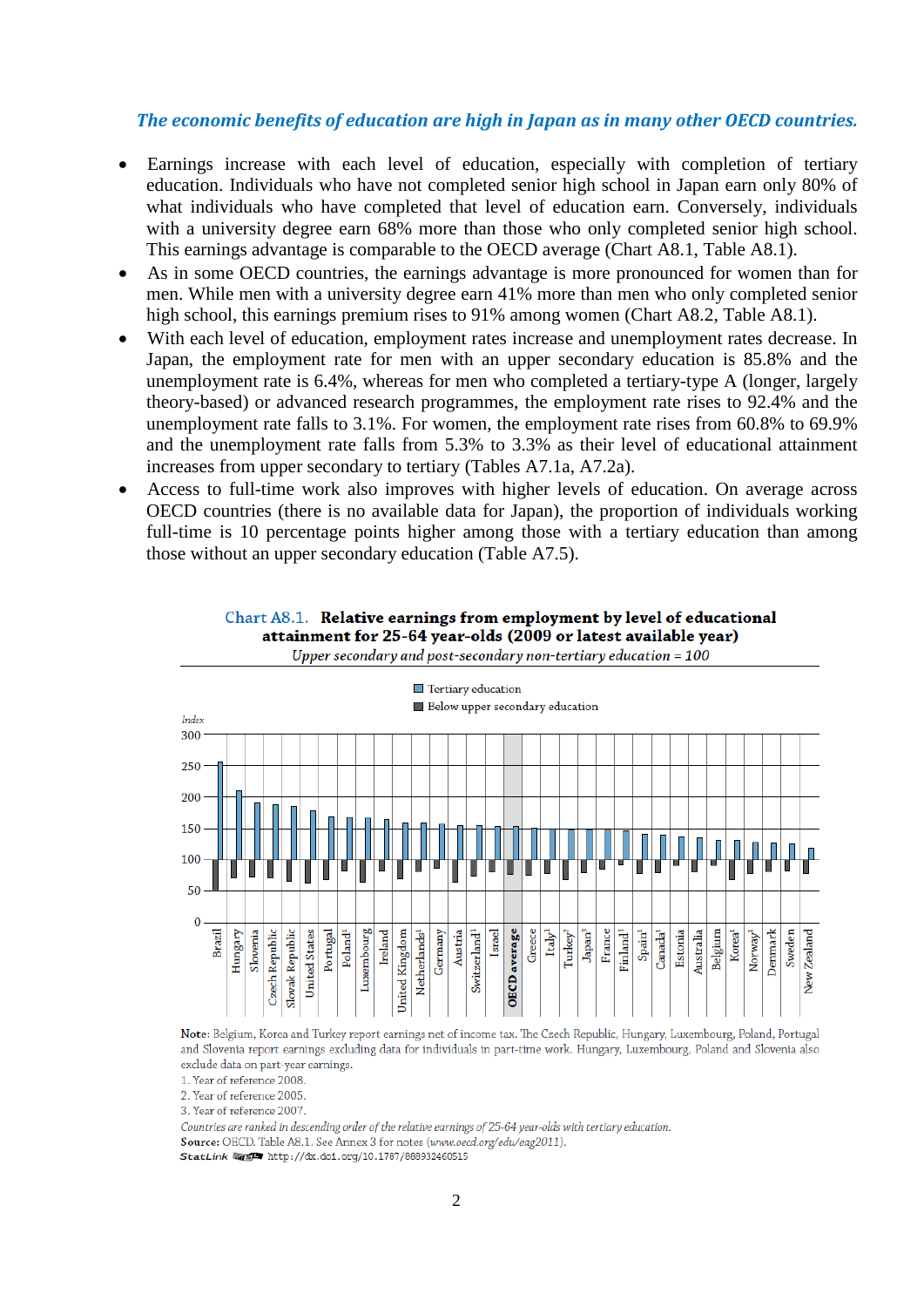#### *Education is also associated with better social outcomes in many OECD countries.*

- Adults with higher levels of educational attainment are generally more likely than those with lower levels of attainment to express more satisfaction with life, be more engaged in civic activities, and report better health. In OECD countries, only 57.9% of adults who have not attained an upper secondary education report satisfaction in life, while this proportion rises to 75.5% among adults with a tertiary education. Similarly, electoral participation rises from 74.0% to 87.2% as the level of education increases, and volunteering rises from 10.8% to 20.0%. The association generally remains even after accounting for differences in gender, age and income (Tables A11.1, A11.3, no data available for Japan).
- In addition, students with higher measured levels of civic competencies showed higher levels of anticipated adult electoral participation and supportive attitudes towards gender equality (Table A11.2, no data available for Japan).

#### *Japan has one of the best-educated labour forces among OECD countries.*

- The percentage of Japanese adults with a tertiary education is one of the highest among OECD countries; this is particularly the case among 25-34 year-olds (Chart A1.1). Some 44% of 25- 64 year-olds in Japan have completed higher education, a notably higher proportion than the OECD average of 30%. This figure is the third highest among OECD countries, after Canada (50%) and Israel (45%). However, 25% of Japanese adults have completed tertiary-type A programmes, which is only marginally higher than the OECD average of 21% (Table A1.3a).
- Japan's enrolment and graduation rates are generally higher than the OECD average. In 2009, 87.8% of 3-4 year-olds were enrolled in pre-primary education in Japan, significantly more than the OECD average of 70.1% (Table C1.1a). In 2009, the graduation rate in upper secondary education was 95%, significantly higher than the OECD average of 82% and the fourth highest after Portugal (96%), Slovenia (96%) and Finland (95%) (Table A2.1). In 2009, the net entry rate in tertiary-type A programmes was 49%, below the OECD average of 59%. The net entry rate into tertiary-type B programmes (shorter, practically oriented) was 27%, higher than the OECD average of 19%. The graduation rate from tertiary-type A programmes was 40.4%, which is slightly higher than the OECD average of 38.6%, while the graduation rate from tertiary-type B programmes was 26.2%, significantly higher than the OECD average of 10.4% (Tables A3.1, C2.1).





Countries are ranked in descending order of the percentage of 25-34 year-olds who have attained tertiary education Source: OECD. Table A1.3a. See Annex 3 for notes (www.oecd.org/edu/eag2011). StatLink @ 5 http://dx.doi.org/10.1787/888932459831

<sup>1.</sup> Year of reference 2002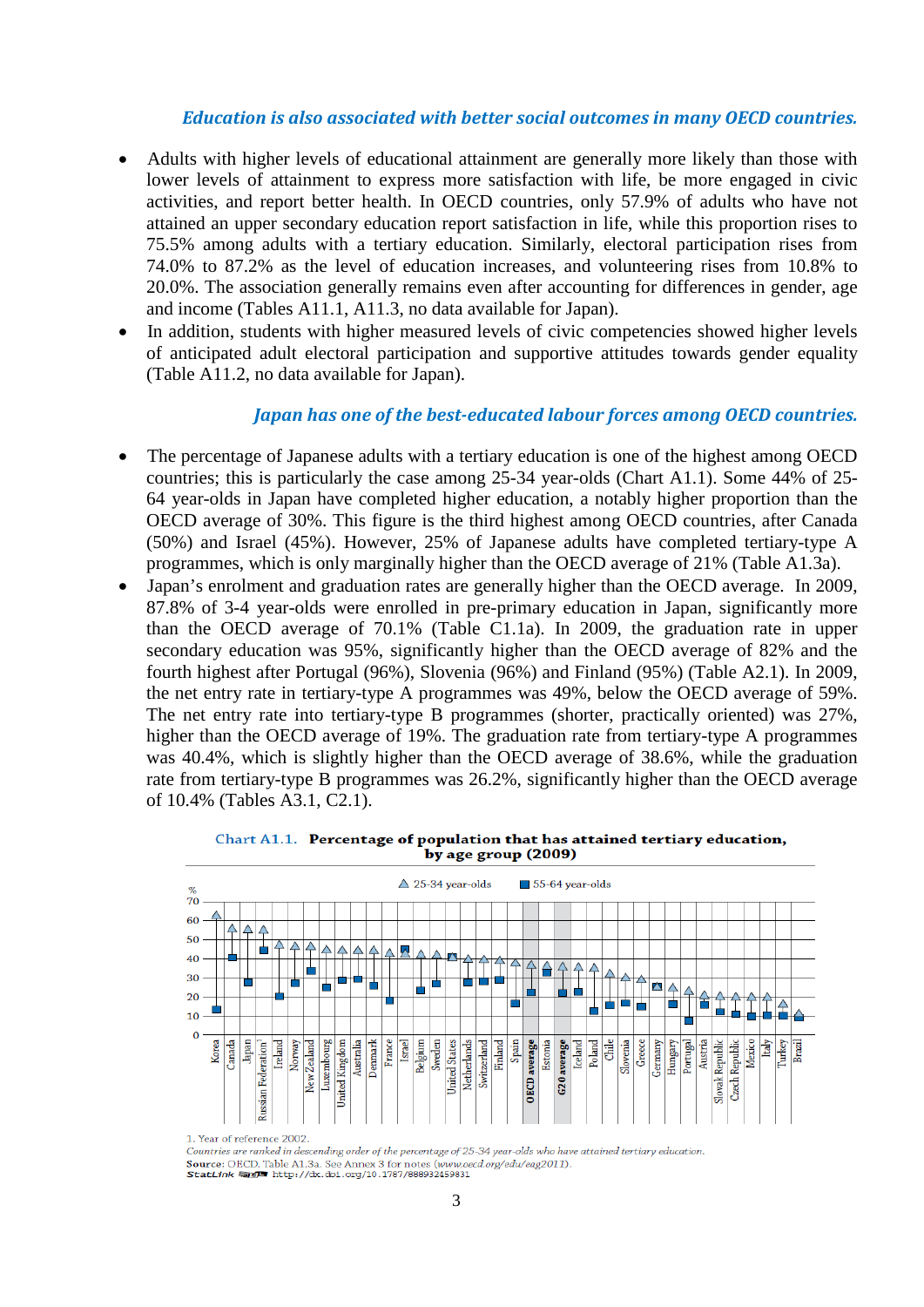# *Educational outcomes among 15-year-olds are positive, and relatively few students are considered vulnerable.*

In PISA 2009, the percentage of Japanese students with low reading scores (i.e. below proficiency Level 3 on the PISA reading scale) was 31.6%, which is significantly lower than the OECD average of 42.8%. This is the fourth lowest proportion among OECD countries, after Korea (21.2%), Finland (24.8%) and Canada (30.5%) (Table D6.3). In addition, Japan's overall ranking in PISA improved from 12th place in 2006 to 5th in 2009.

# *A relatively high proportion of students in Japan is resilient, meaning that these students perform better than expected, given their socio-economic backgrounds.*

- PISA 2009 shows that students' reading performance is linked to their socio-economic backgrounds, which include their parents' education and occupations and their home possessions, such as a desk to use for studying and the number of books in their home. In Japan, the average gap in performance between students from different socio-economic backgrounds is about the same as the OECD average (Chart A5.1, Table 5.1).
- The four top performers in reading, Canada, Finland, Korea and Shanghai-China, show a below-average impact of socio-economic status on students' reading performance (Chart A5.2).
- A resilient student is one who is among the 25% most socio-economically disadvantaged students in his or her own country and whose reading performance is ranked among the international group of students who most exceed expectations. According to data from PISA 2009, some 10.5% of students in Japan are resilient (the OECD average is 7.7%). This is the third highest proportion among OECD countries, after Korea (14.0%) and Finland (11.4%) (Chart A5.5, Table A5.3).
- A 15-year-old student whose parents or guardians had completed less than 12 years of schooling is more likely to score poorly on the PISA reading assessment. However, only 1.7% of students in Japan have this profile, far lower than the OECD average of 17.1% (Table D6.1).



#### Chart A5.5. Percentage of resilient students among disadvantaged students

Note: A student is classified as resilient if he or she is in the bottom quarter of the PISA index of economic, social and cultural status (ESCS) in the country of assessment and performs in the top quarter across students from all countries after accounting for socio-economic background. The share of resilient students among all students has been multiplied by 4 so that the percentage values presented here reflect the proportion of resilient students among disadvantaged students (those in the bottom quarter of the PISA index of social, economic and cultural status). Countries are ranked in descending order of the percentage of resilient students.

Source: OECD, PISA 2009 Database, Table A5.2.

StatLink @sp http://dx.doi.org/10.1787/888932460287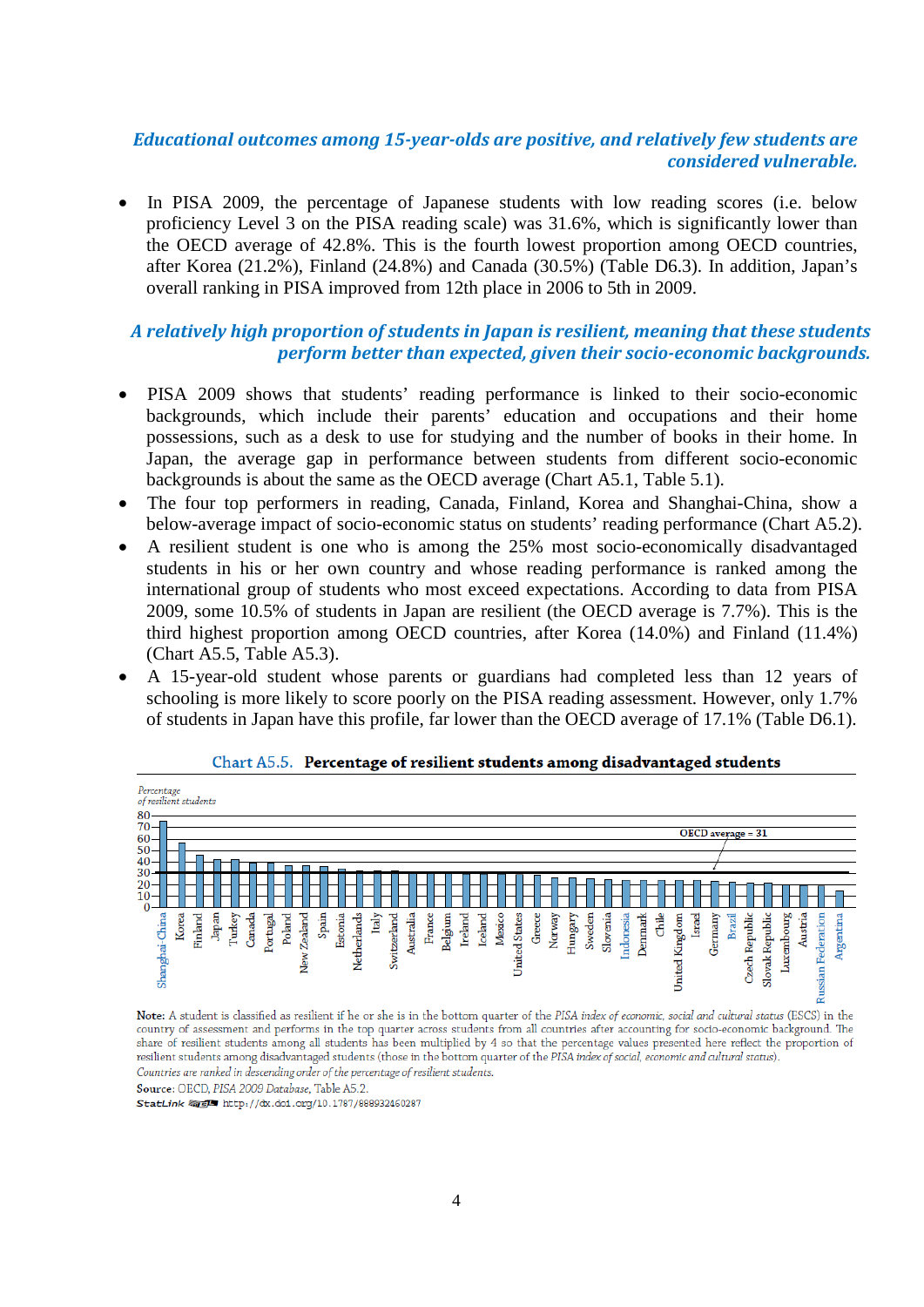### *Total expenditure per student in Japan is higher than the OECD average at the primary, secondary and tertiary levels, and is lower than the OECD average at the pre-primary level…*

- In Japan, total annual expenditure, including both public and private expenditure, per student from primary to tertiary education in 2008 was USD 9 673, higher than the OECD average of USD 8 831 (Table B1.1a).
- The total annual expenditure per student is USD 7 491 at the primary level (the OECD average is USD 7 153); USD 9 092 at the secondary level (the OECD average is USD 8 972); and USD 14 890 at the tertiary level (the OECD average is USD 13 717). In contrast, Japan's expenditure at the pre-primary level is USD 4 711, significantly lower than the OECD average of USD 6 210 (Table B1.1a).

# *…but Japan spends significantly less on education as a proportion of GDP and as a share of total public expenditure than the OECD average, and spending levels have declined.*

In 2008, Japan's level of public expenditure on education as a percentage of GDP was  $3.3\%$ . lower than the OECD average level of 5.0%, and the lowest among OECD countries with available data. The level for primary and secondary education is 2.5% and that for tertiary education is 0.5%, both of which are lower than the OECD average levels (3.5% and 1.0%, respectively) (Table B2.3).

| $(\% )$                   | Total all levels of<br>education | Primary, secondary and post-<br>secondary non-tertiary<br>education | Tertiary education |  |  |  |  |  |  |  |
|---------------------------|----------------------------------|---------------------------------------------------------------------|--------------------|--|--|--|--|--|--|--|
| Japan                     | 3.3                              | 2.5                                                                 | 0.5                |  |  |  |  |  |  |  |
| <b>OECD</b> average       | 5.0                              | 3.5                                                                 | 1.0                |  |  |  |  |  |  |  |
| <b>United States</b>      | 5.1                              | 3.8                                                                 | 1.0                |  |  |  |  |  |  |  |
| United Kingdom            | 5.1                              | 4.2                                                                 | 0.6                |  |  |  |  |  |  |  |
| France                    | 5.5                              | 3.7                                                                 | 1.2                |  |  |  |  |  |  |  |
| Germany                   | 4.1                              | 2.6                                                                 | 1.0                |  |  |  |  |  |  |  |
| Canada                    | 4.6                              | 3.1                                                                 | 1.5                |  |  |  |  |  |  |  |
| Italy                     | 4.5                              | 3.2                                                                 | 0.8                |  |  |  |  |  |  |  |
| <b>Russian Federation</b> | 4.1                              | 2.0                                                                 | 0.9                |  |  |  |  |  |  |  |
| Korea                     | 4.7                              | 3.4                                                                 | 0.6                |  |  |  |  |  |  |  |

#### **Expenditure on educational institutions as a percentage of GDP**

• Japan invested 9.4% of its total public expenditure in education in 2008. This figure decreased slightly since 2000, and is the lowest among OECD countries with available data. The proportion of public expenditure devoted to education among OECD countries averaged 11.8% in 1995 and rose to 12.9% in 2008. Some 6.8% of Japan's total public expenditure goes towards primary, secondary and post secondary non-tertiary education (the OECD average is 8.7%) while 1.8% goes towards tertiary education (the OECD average is 3.0%) (Table B4.1).

#### **Total public expenditure on education as a percentage of total public expenditure**

| $(\% )$              | Total all levels of<br>education | Primary, secondary and post<br>secondary non-tertiary<br>education | Tertiary education |  |  |  |  |  |  |  |
|----------------------|----------------------------------|--------------------------------------------------------------------|--------------------|--|--|--|--|--|--|--|
| Japan                | 9.4                              | 6.8                                                                | 1.8                |  |  |  |  |  |  |  |
| <b>OECD</b> average  | 12.9                             | 8.7                                                                | 3.0                |  |  |  |  |  |  |  |
| <b>United States</b> | 13.8                             | 9.7                                                                | 3.2                |  |  |  |  |  |  |  |
| United Kingdom       | 11.1                             | 8.7                                                                | 1.7                |  |  |  |  |  |  |  |
| France               | 10.6                             | 7.0                                                                | 2.3                |  |  |  |  |  |  |  |
| Germany              | 10.4                             | 6.5                                                                | 2.8                |  |  |  |  |  |  |  |
| Canada               | 12.3                             | 7.8                                                                | 4.5                |  |  |  |  |  |  |  |
| Italy                | 9.4                              | 6.7                                                                | 1.7                |  |  |  |  |  |  |  |
| Korea                | 15.8                             | 11.0                                                               | 2.2                |  |  |  |  |  |  |  |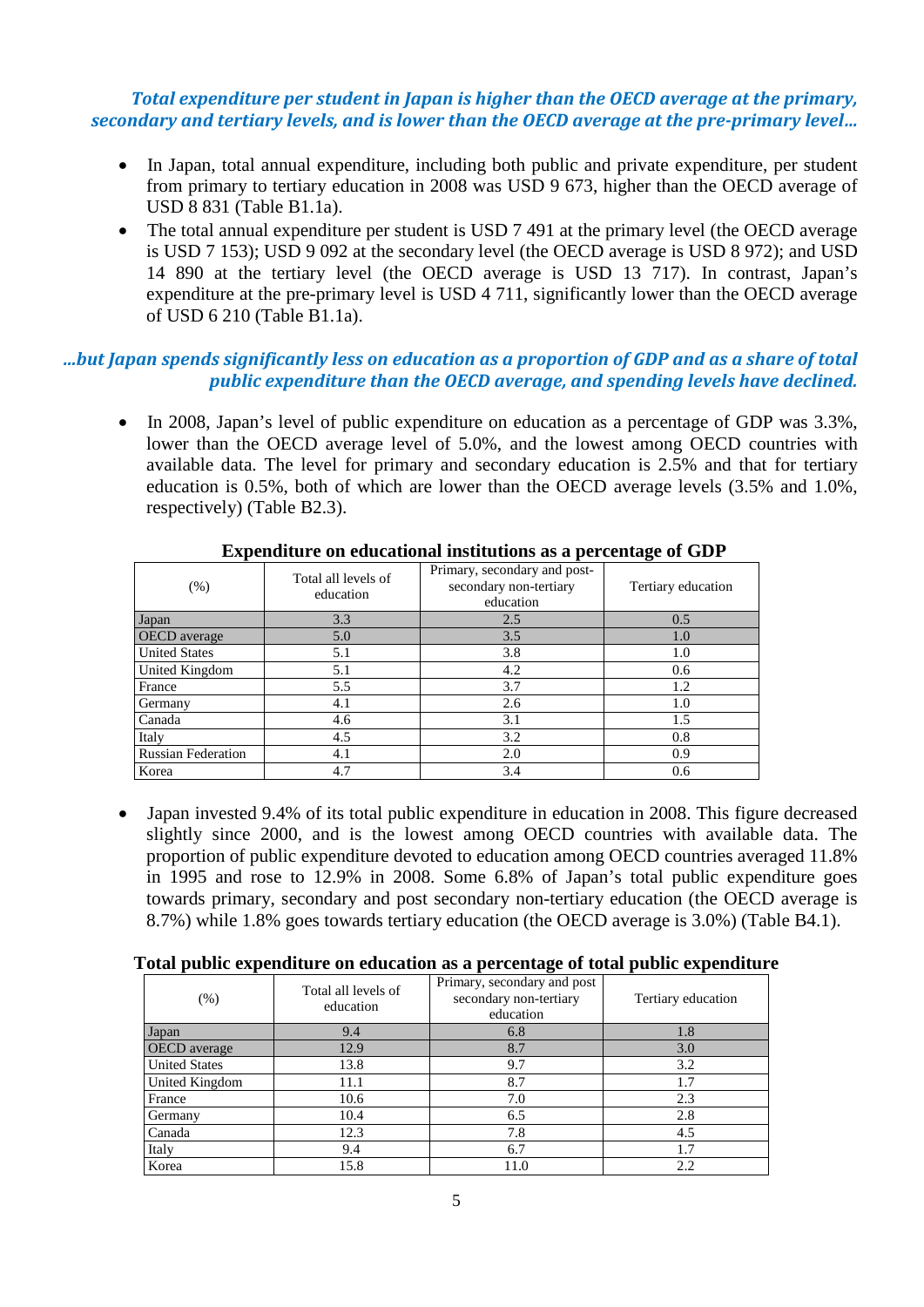#### *In Japan, the share of private funding in total expenditures on educational institutions is higher than the OECD average.*

- In 2008, 33.6% of total expenditure on educational institutions in Japan came from private sources, significantly more than the OECD average of 16.5% and the third highest proportion among OECD countries with available data after Chile (41.4%) and Korea (40.4%). Some 21.3% of total expenditure on educational institutions came from individual households (Table B3.1).
- The share of total expenditure on educational institutions that comes from private sources is higher in Japan than the OECD average at all levels of education, and particularly high at the pre-primary and tertiary levels (Tables B3.2a, B3.2b).

|                      |                        | Pre-primary education    |                                             | Tertiary education     |                          |                                             |  |  |  |  |  |  |  |
|----------------------|------------------------|--------------------------|---------------------------------------------|------------------------|--------------------------|---------------------------------------------|--|--|--|--|--|--|--|
| $(\%)$               | All<br>private sources | Household<br>expenditure | Expenditure<br>of other<br>private entities | All private<br>sources | Household<br>expenditure | Expenditure<br>of other<br>private entities |  |  |  |  |  |  |  |
| Japan                | 56.5                   | 38.8                     | 17.7                                        | 66.7                   | 50.7                     | 16.0                                        |  |  |  |  |  |  |  |
| <b>OECD</b> average  | 18.5                   |                          |                                             | 31.1                   | -                        |                                             |  |  |  |  |  |  |  |
| <b>United States</b> | 20.2                   | 20.2                     |                                             | 62.6                   | 41.2                     | 21.5                                        |  |  |  |  |  |  |  |
| United Kingdom       | 15.5                   | 15.5                     |                                             | 65.5                   | 51.5                     | 14.0                                        |  |  |  |  |  |  |  |
| France               | 6.0                    | 5.9                      |                                             | 18.3                   | 9.6                      | 8.7                                         |  |  |  |  |  |  |  |
| Germany              | 26.5                   |                          |                                             | 14.6                   |                          |                                             |  |  |  |  |  |  |  |
| Canada               |                        |                          |                                             | 41.3                   | 19.9                     | 21.4                                        |  |  |  |  |  |  |  |
| Italy                | 6.7                    | 6.7                      |                                             | 29.3                   | 21.5                     | 7.8                                         |  |  |  |  |  |  |  |
| Russian              | 12.3                   | 10.0                     | 2.3                                         | 35.7                   | 20.1                     | 15.6                                        |  |  |  |  |  |  |  |
| Federation           |                        |                          |                                             |                        |                          |                                             |  |  |  |  |  |  |  |
| Korea                | 54.5                   | 52.1                     | 2.4                                         | 77.7                   | 52.1                     | 25.6                                        |  |  |  |  |  |  |  |

#### **Proportions of private expenditure allocated to pre-primary and tertiary educational institutions**

• When countries are grouped according to tuition fees and support to tertiary students, Japan is classified as among the "countries with high levels of tuition fees but less-developed studentsupport systems", along with Korea. That is, tuition fees are relatively high, but a relatively small proportion of students (33%) benefits from public financial aid (Chart B5.1, Tables B5.1, B5.2).

## *In recent years, additional investments have focused on reducing comparatively large classes, but other factors that influence the quality of education need to be taken into account.*

- In 2009, the average primary school class in Japan had 28.0 students, more than the OECD average of 21.4 students and the third largest class size among OECD countries, after Chile (29.6) and Korea (28.6). The average lower secondary class had 33.0 students, significantly more than the OECD average of 23.7 students and the second largest class size, after Korea (35.1), among the OECD countries with available data (Table D2.1).
- The student-teacher ratio in Japan is 18.6 at the primary level and 14.5 at the lower secondary level, both of which are higher than the OECD average (16.0 and 13.5, respectively) (Table D<sub>2.2</sub>).
- While most OECD countries have improved teachers' salaries and working conditions, teachers' salaries in Japan have declined in real terms since 2005, and even more so relative to those in other countries (Chart D3.2, Table D3.3).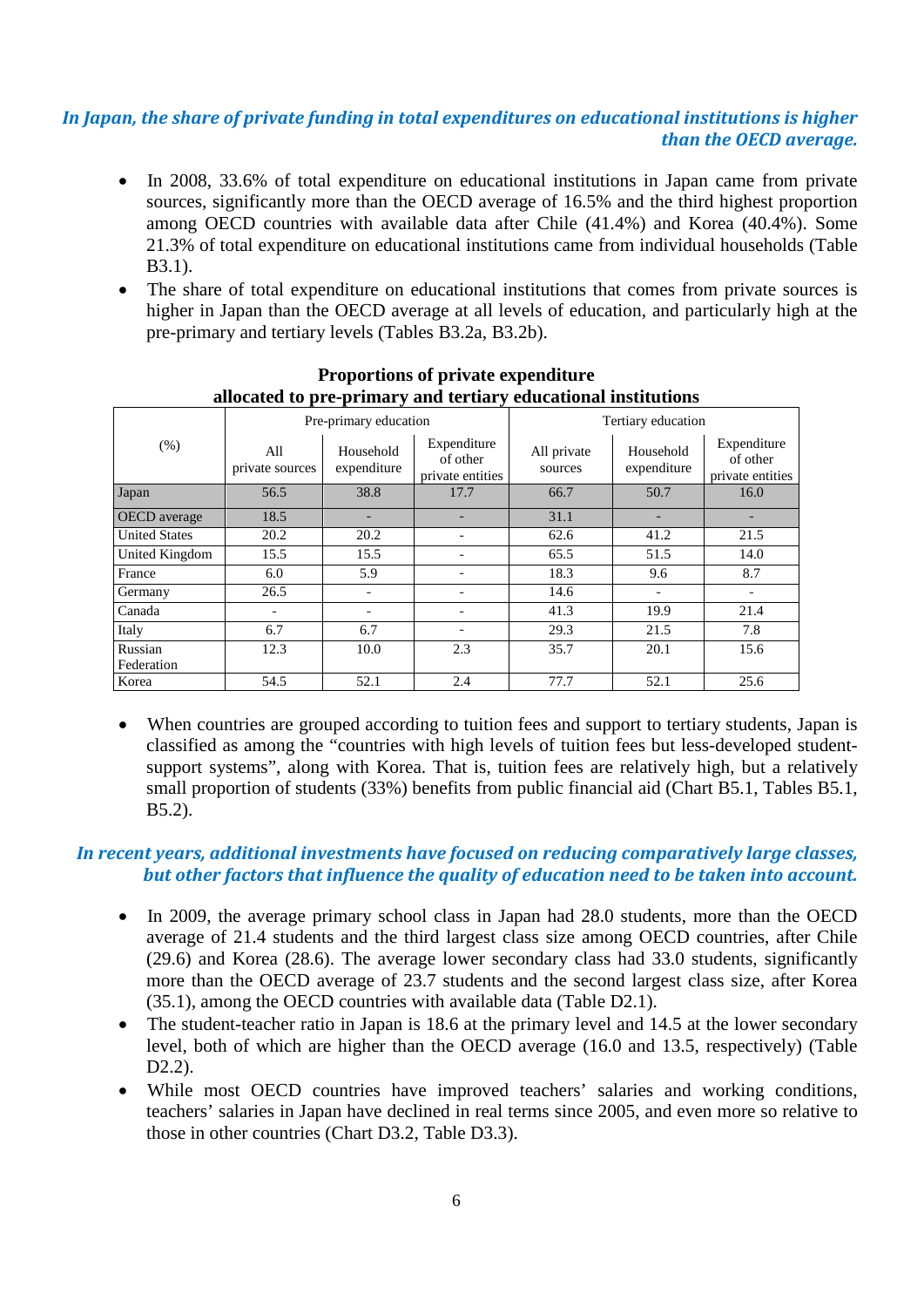

#### Chart D3.2. Changes in lower secondary teachers' salaries after 15 years of experience/minimum training (1995, 2000, 2005, 2009)

Countries are ranked in descending order of the index of change between 2005 and 2009 in teachers' salaries in lower secondary education after 15 years of experience.

Source: OECD. Table D3.3. See Annex 3 for notes (www.oecd.org/edu/eag2011). StatLink @ 5 http://dx.doi.org/10.1787/888932461997

## *While Japanese teachers' statutory working hours are longer than the OECD average, their teaching hours are shorter.*

The number of teaching hours in Japan is 707 per year at the primary level, 602 hours at the lower secondary level, and 500 hours at the upper secondary level, all of which are lower than the OECD average (779 hours, 701 hours, and 656 hours, respectively). On the other hand, the number of statutory working hours at all levels of education is 1,889 hours, which is considerably higher than the OECD averages (1,665 hours at the primary level, 1,660 hours at the lower secondary level, and 1,663 hours at the upper secondary level) (Table D4.1).

## *Japan uses national assessments, rather than national examinations, to hold schools accountable for educational outcomes.*

- Many OECD countries, but not Japan, use national examinations to raise performance accountability at the upper-secondary level, but much less so at the primary and lowersecondary levels (Chart D5.1).
- Japan and many other OECD countries conduct national assessments as a part of policies to make schools accountable for educational outcomes at primary and lower secondary schools. Some 27 of 32 OECD countries, including Japan, reported using national assessments at the primary level, and 19 countries, including Japan, did so at the lower secondary level. Only 8 countries, not including Japan, reported using national assessments at the upper secondary level (Chart D5.1).
- One decade after Japan incorporated "PISA-type" open-constructed tasks into the national assessment, PISA outcomes improved markedly (Box 3 of the Editorial).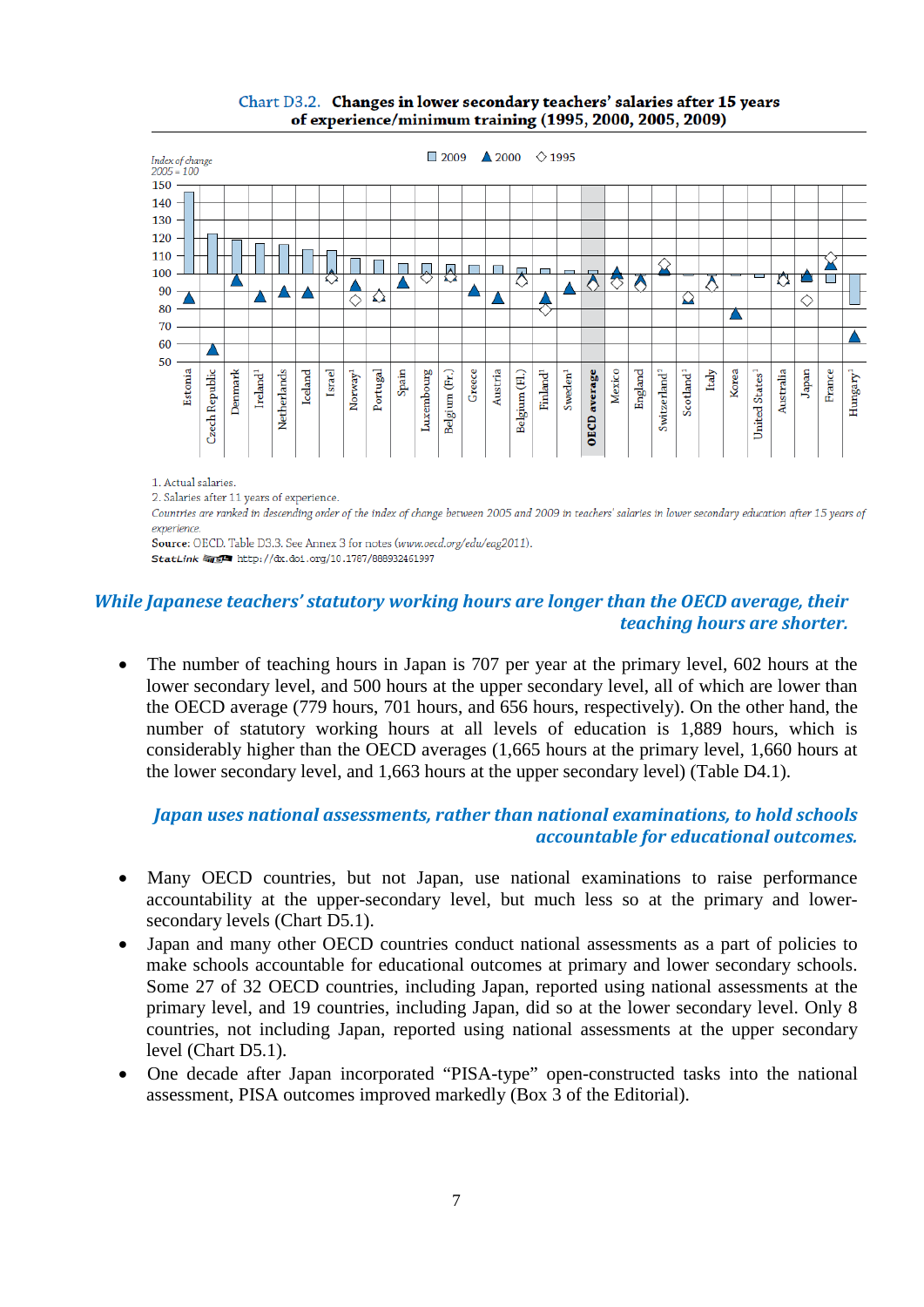#### *Many OECD countries have systems to hold schools accountable on compliance with regulations.*

• Some 21 OECD countries, including Japan, report that school self-evaluation is a required part of the accountability system at the primary to upper secondary levels. In 23 countries, not including Japan, school inspections are required as part of the accountability system. However, the scope and frequency of school inspection vary considerably across countries (Chart D5.1).

|                       |                        | Perfomance accountability |         |               |                                                                                                                                               |       |                |         |         |         |         |        |                                                                                |        |         |         |         |        |       |       |                                                                                                                |            |        |             |        |        |                                 |          |                                                                                                                                                                                                    |       |        |                                                                                                                |                      |        |           |                    |  |  |  |
|-----------------------|------------------------|---------------------------|---------|---------------|-----------------------------------------------------------------------------------------------------------------------------------------------|-------|----------------|---------|---------|---------|---------|--------|--------------------------------------------------------------------------------|--------|---------|---------|---------|--------|-------|-------|----------------------------------------------------------------------------------------------------------------|------------|--------|-------------|--------|--------|---------------------------------|----------|----------------------------------------------------------------------------------------------------------------------------------------------------------------------------------------------------|-------|--------|----------------------------------------------------------------------------------------------------------------|----------------------|--------|-----------|--------------------|--|--|--|
|                       |                        |                           |         |               | Five or more subjects assessed Not applicable                                                                                                 |       |                |         |         |         |         |        |                                                                                |        |         |         |         |        |       |       |                                                                                                                |            |        |             |        |        |                                 |          |                                                                                                                                                                                                    |       |        | $\Box$ No examination or assessment $\Box$ One or two subjects assessed $\Box$ Three or four subjects assessed |                      |        |           |                    |  |  |  |
| <b>Existence</b>      | Primary                |                           |         |               |                                                                                                                                               |       |                |         |         |         |         |        |                                                                                |        |         |         |         |        |       |       |                                                                                                                |            |        |             |        |        |                                 |          |                                                                                                                                                                                                    |       |        |                                                                                                                |                      |        |           |                    |  |  |  |
| of national           | Lower secondary        |                           |         |               |                                                                                                                                               |       |                |         |         |         |         |        |                                                                                |        |         |         |         |        |       |       |                                                                                                                |            |        |             |        |        |                                 |          |                                                                                                                                                                                                    |       |        |                                                                                                                |                      |        |           |                    |  |  |  |
| examinations          | Upper secondary        |                           |         |               |                                                                                                                                               |       |                |         |         |         |         |        |                                                                                |        |         |         |         |        |       |       |                                                                                                                |            |        |             |        |        |                                 |          |                                                                                                                                                                                                    |       |        |                                                                                                                |                      |        |           |                    |  |  |  |
| <b>Existence</b>      | Primary                |                           |         |               |                                                                                                                                               |       |                |         |         |         |         |        |                                                                                |        |         |         |         |        |       |       |                                                                                                                |            |        |             |        |        |                                 |          |                                                                                                                                                                                                    |       |        |                                                                                                                |                      |        |           |                    |  |  |  |
| of national           | Lower secondary        |                           |         |               |                                                                                                                                               |       |                |         |         |         |         |        |                                                                                |        |         |         |         |        |       |       |                                                                                                                |            |        |             |        |        |                                 |          |                                                                                                                                                                                                    |       |        |                                                                                                                |                      |        |           |                    |  |  |  |
| assessments           | <b>Upper secondary</b> |                           |         |               |                                                                                                                                               |       |                |         |         |         |         |        |                                                                                |        |         |         |         |        |       |       |                                                                                                                |            |        |             |        |        |                                 |          |                                                                                                                                                                                                    |       |        |                                                                                                                |                      |        |           |                    |  |  |  |
|                       |                        | Australia                 | Austria | Belgium (Fl.) | Belgium (Fr.)<br>No required school<br>inspections or school<br>self-evaluations<br>Once every two years <b>Once a year</b><br>or three years | Chile | Czech Republic | Denmark | England | Estonia | Finland | France | Germany<br>self-evaluations required<br>but frequency unknown<br>or more often | Greece | Hungary | Iceland | Ireland | Israel | Italy | Japan | Korea<br><b>Regulatory accountability</b><br>School inspections or school No requirement for<br><b>Missing</b> | Luxembourg | Mexico | Netherlands | Norway | Poland | Portugal<br>or self-evaluations | Scotland | Indonesia<br>Russian Federation<br>Spain<br>Sweden<br><b>United States</b><br>Brazil<br>ovak Republic<br>Turkey<br>ದ<br>□ Once every<br>the frequency of inspections<br>three-plus<br>years<br>Not |       |        |                                                                                                                |                      |        |           |                    |  |  |  |
|                       | Primary                |                           |         |               |                                                                                                                                               |       |                |         |         |         |         |        |                                                                                |        |         |         |         |        |       |       |                                                                                                                |            |        |             |        |        |                                 |          |                                                                                                                                                                                                    |       |        |                                                                                                                | applicable           |        |           |                    |  |  |  |
| School<br>inspections | Lower secondary        |                           |         |               |                                                                                                                                               |       |                |         |         |         |         |        |                                                                                |        |         |         |         |        |       |       |                                                                                                                |            |        |             |        |        |                                 |          |                                                                                                                                                                                                    |       |        |                                                                                                                |                      |        |           |                    |  |  |  |
| required              | Upper secondary        |                           |         |               |                                                                                                                                               |       |                |         |         |         |         |        |                                                                                |        |         |         |         |        |       |       |                                                                                                                |            |        |             |        |        |                                 |          |                                                                                                                                                                                                    |       |        |                                                                                                                |                      |        |           |                    |  |  |  |
| School                | Primary                |                           |         |               |                                                                                                                                               |       |                |         |         |         |         |        |                                                                                |        |         |         |         |        |       |       |                                                                                                                |            |        |             |        |        |                                 |          |                                                                                                                                                                                                    |       |        |                                                                                                                |                      |        |           |                    |  |  |  |
| self-evaluations      | Lower secondary        |                           |         |               |                                                                                                                                               |       |                |         |         |         |         |        |                                                                                |        |         |         |         |        |       |       |                                                                                                                |            |        |             |        |        |                                 |          |                                                                                                                                                                                                    |       |        |                                                                                                                |                      |        |           |                    |  |  |  |
| required              | Upper secondary        |                           |         |               |                                                                                                                                               |       |                |         |         |         |         |        |                                                                                |        |         |         |         |        |       |       |                                                                                                                |            |        |             |        |        |                                 |          |                                                                                                                                                                                                    |       |        |                                                                                                                |                      |        |           |                    |  |  |  |
|                       |                        | Australia                 | Austria | Belgium (Fl.) | Belgium (Fr.)                                                                                                                                 | Chile | Czech Republic | Denmark | England | Estonia | Finland | France | Germany                                                                        | Greece | Hungary | Iceland | Ireland | Israel | Italy | Japan | Korea                                                                                                          | Luxembourg | Mexico | Netherlands | Norway | Poland | Portugal                        | Scotland | Slovak Republic                                                                                                                                                                                    | Spain | Sweden | Turkey                                                                                                         | <b>United States</b> | Brazil | Indonesia | Russian Federation |  |  |  |

#### Chart D5.1. Performance and regulatory accountability in public schools (2009)

Source: OECD. Tables D5.4a, D5.4b, D5.4c, D5.6a, D5.6b, D5.6c, D5.7a, D5.7b, D5.7c, D5.10a, D5.10b and D5.10c.

See Annex 3 for notes (www.oecd.org/edu/eag2011).

StatLink @ 5 http://dx.doi.org/10.1787/888932462092